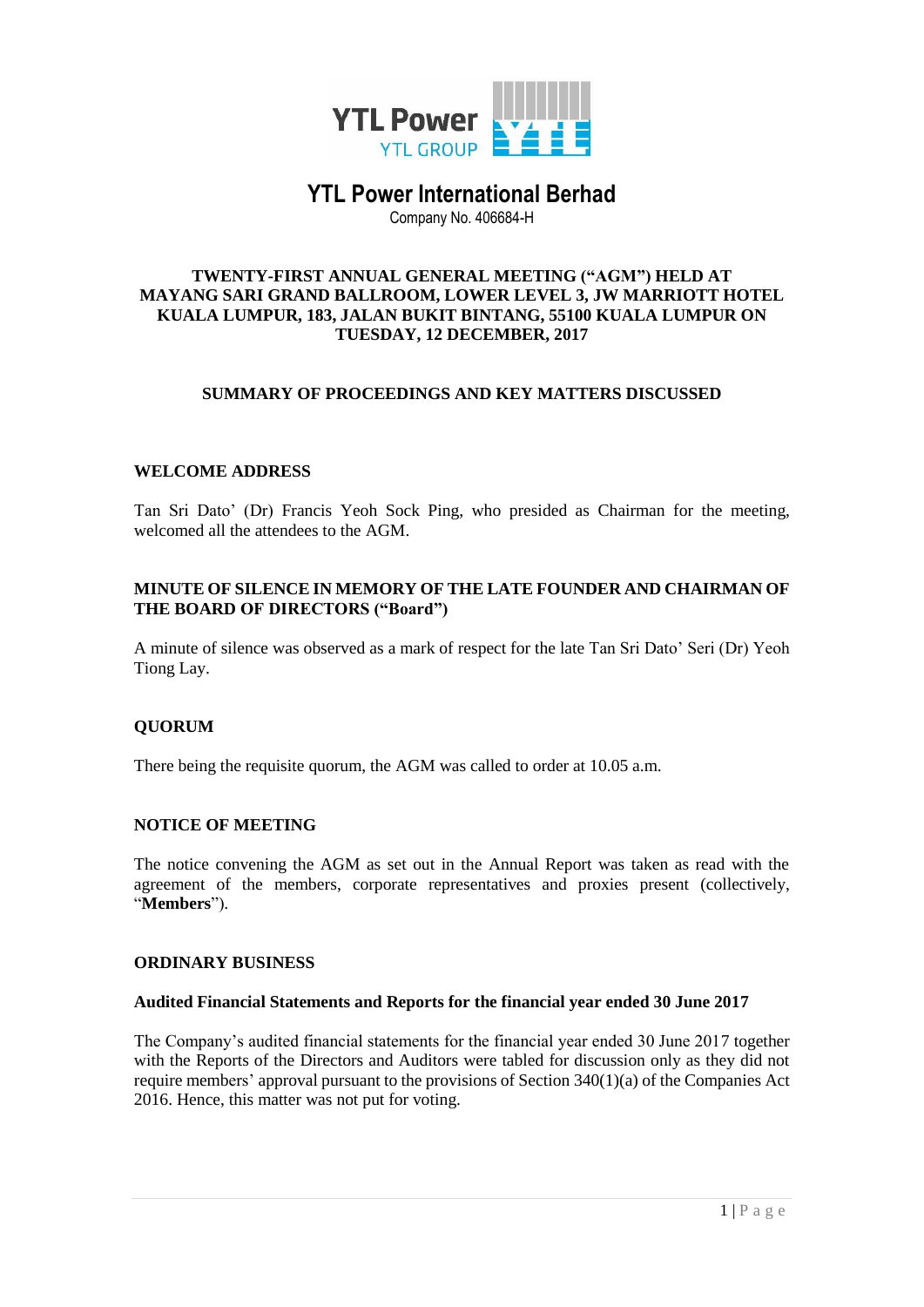The Chairman then invited questions from the Members. The salient questions raised related to the expected commencement of operations and yield/return from the power generation projects in Jordan and Indonesia, measures taken to address the drop in share price, and the status of the ongoing projects of YTL Communications Sdn Bhd and YTL Power Generation Sdn Bhd.

The Minority Shareholder Watchdog Group ("**MSWG**") raised several queries, which were also set out in its letter to the Company dated 7 December 2017. The questions raised and answers provided by Dato' Yeoh Seok Hong, the Executive Director, were as follows:

- 1. As reported in the Management Discussion & Analysis Financial Review on page 15 of the Annual Report, the Mobile Broadband Network Segment recorded a much lower segment loss of RM97.3 million in FY2017 as compared to a loss of RM277 million in FY2016, a reduction of RM179.7 million or 64.9%. The improved financial performance was due to an increase in revenue resulting from the launch of its Yes nationwide 4G LTE services.
	- (a) When would the segment be expected to turn around?

With sustained growth, we are working towards turning the segment around in the next 1-2 years.

(b) What is the composition of the mobile subscribers and Average Revenue per User (ARPU) in terms of prepaid and post-paid for both FY2016 and FY2017?

The composition of mobile subscribers is mainly post-paid users, with the prepaid segment making up a smaller share. As the telco sector is highly competitive, information such as ARPU levels is kept confidential.

(c) What was the EBITDA (Earnings Before Interest, Tax, Depreciation and Amortisation) margin for both FY2016 and FY2017?

The EBITDA margin was -1.4% in in FY2016 and 17.8% in FY2017.

(d) Would there be additional Capex (capital expenditure) for FY2018? If yes, what would be the quantum and nature?

Additional Capex will be for the full conversion of Wimax equipment to LTE, the amount of which has not been finalised at this stage.

(e) How extensive is the network coverage in Sabah and Sarawak?

The network covers most of the major towns in Sabah and Sarawak.

- 2. As reported on page 15 of the Annual Report, the Paka Power Station is expected to commence operation from 1 September 2017.
	- (a) How are the terms of the new PPA as compared to the old PPA?

Old PPA was structured on a 'take or pay' basis whereas the new PPA is structured on the basis of capacity and energy payments.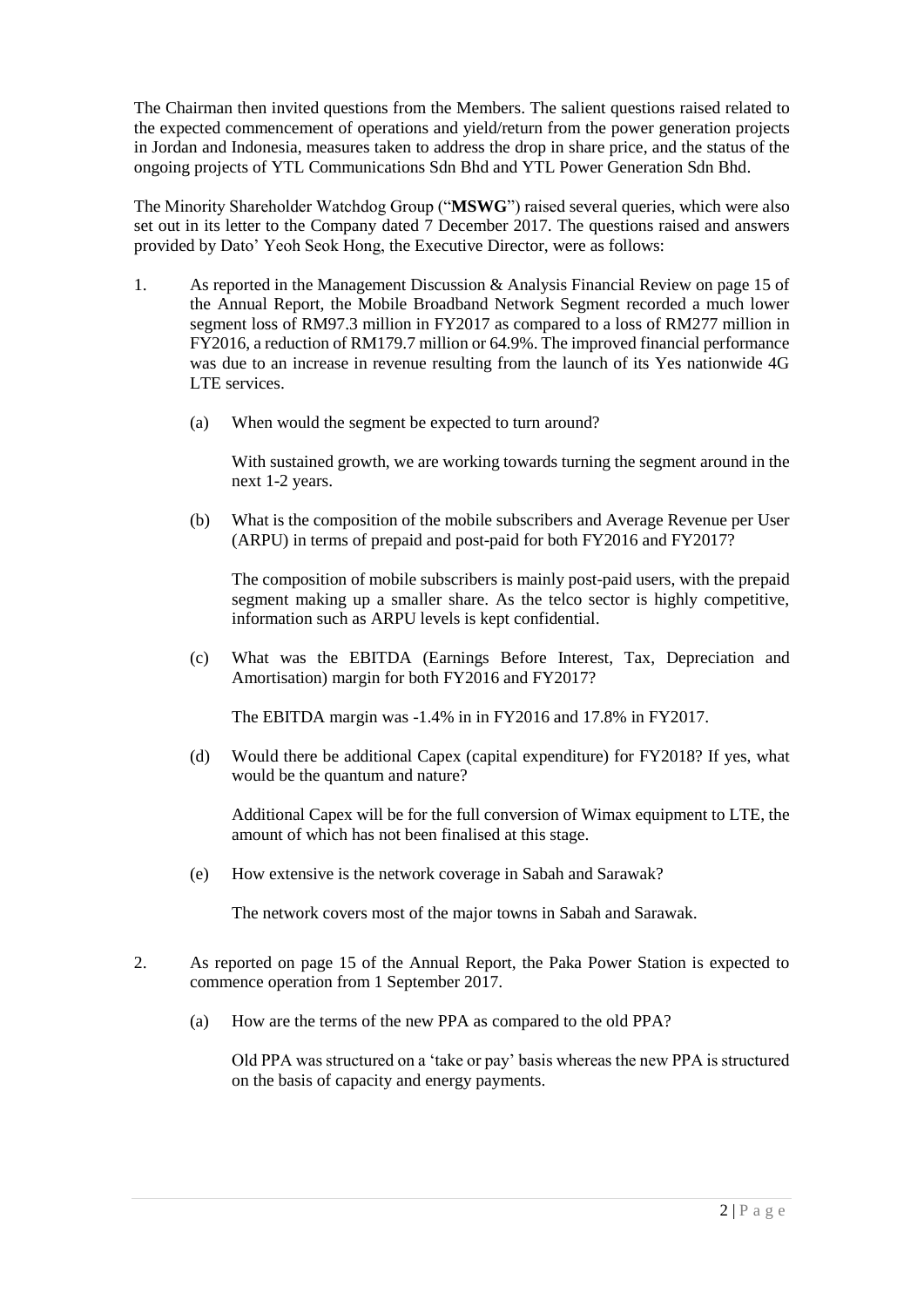(b) Is the PPA subject to renewal on expiry?

There is no renewal term on expiry in the new PPA.

(c) How significant is the contribution of the Power Generation business to the Group revenue?

Revenue is dependent on dispatch, which is not within YTL Power's control.

- 3. The Wessex Water division had finalised an agreement with Unilever for a certified supply of bio-methane.
	- (a) How significant would be the revenue contribution from the supply of biomethane?

The contribution to revenue is not expected to be significant. This is a good environmental project that is part of the Group's corporate social responsibility (CSR) programme.

(b) What is the contract period?

This is an annual agreement through to 2020.

- 4. As highlighted in the Key Audit Matters, the impairment charge of RM222.8 million constitutes 33.7% of the total trade receivables of the water and sewerage segment amounting to RM661.3 million.
	- (a) How would the Company be compensated if customers defaulted in payments as the UK statutory law states that the Company needs to continue providing water to them even though they have defaulted in payment?

The impairment charge is a bad debt provision which was an estimate, based on historical trends, of the amounts of trade receivables that are not expected to be collected from customers. It is considered as valid cost by the Ofwat (the UK Water Services Regulation Authority, the industry's economic regulator), and therefore is factored into the calculation of the cost base when the regulator sets the turnover the company is allowed to collect at each price review.

- 5. The Group had invested RM2.5 billion and RM530.8 million in income funds quoted in Malaysia and outside Malaysia respectively in FY2017 as compared to nil amounts in FY2016.
	- (a) What were the reason(s) for investing in these funds?

These funds provided a better yield than fixed deposits and the income is tax exempt. The amount invested comprises the proceeds raised from the Company's RM2.5 billion sukuk in 2017 which are intended for investment in the Group's power projects in Indonesia and Jordan.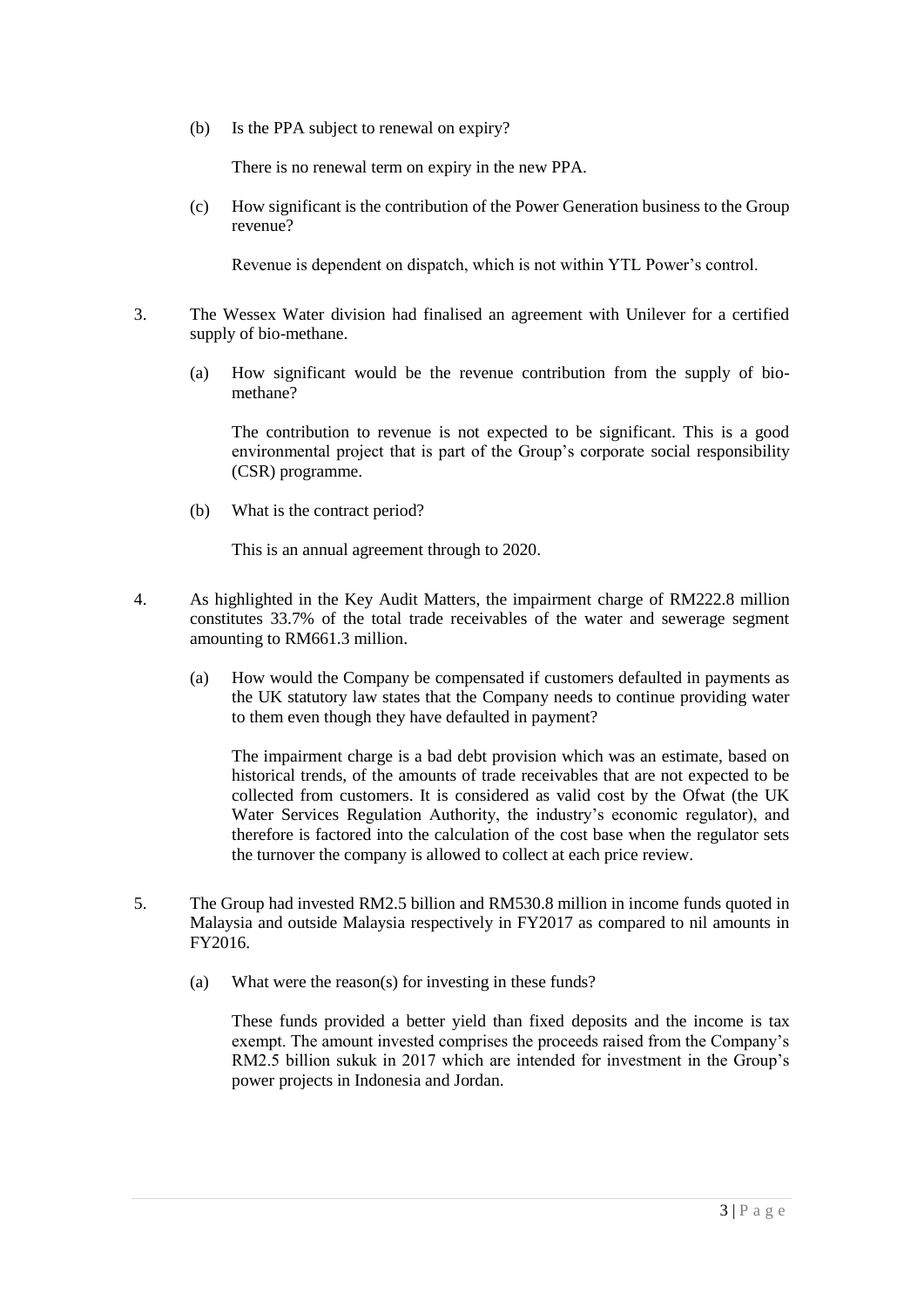(b) What were the average returns of these income funds quoted in Malaysia and outside Malaysia in FY2017?

For the funds quoted in Malaysia, the pre-tax return is approximately 4.5%, whilst for those quoted outside Malaysia, between 1.2% to 3.4%.

With that, the Chairman concluded the question and answer session for agenda 1 and declared that the Audited Financial Statements were duly laid before the Members in accordance with the requirements of the Companies Act, 2016.

No questions were raised on Resolutions 1 to 14 which were duly proposed and seconded by Members and put aside by the Chairman for voting by poll upon completion of the remaining business of the AGM.

The poll results were as follows:

#### **RESOLUTION 1**

• Re-election of Tan Sri Dato' (Dr) Francis Yeoh Sock Ping who retired pursuant to Article 84 of the Company's Constitution.

| Vote in Favour |         | Vote Against  |        |         |
|----------------|---------|---------------|--------|---------|
| No. of Shares  | %       | No. of Shares | $\%$   | Results |
| 6,923,166,771  | 99.4646 | 37,268,883    | 0.5354 | Carried |

#### **RESOLUTION 2**

• Re-election of Dato' Yusli Bin Mohd Yusoff who retired pursuant to Article 84 of the Company's Constitution.

| Vote in Favour |         | Vote Against  |               |         |
|----------------|---------|---------------|---------------|---------|
| No. of Shares  | $\%$    | No. of Shares | $\frac{0}{0}$ | Results |
| 6,956,176,301  | 99.9401 | 4,172,602     | 0.0599        | Carried |

## **RESOLUTION 3**

• Re-election of Dato' Sri Michael Yeoh Sock Siong who retired pursuant to Article 84 of the Company's Constitution.

| Vote in Favour |         | Vote Against  |               |         |
|----------------|---------|---------------|---------------|---------|
| No. of Shares  | %       | No. of Shares | $\frac{0}{0}$ | Results |
| 6,550,394,132  | 94.1104 | 409.938.496   | 5.8896        | Carried |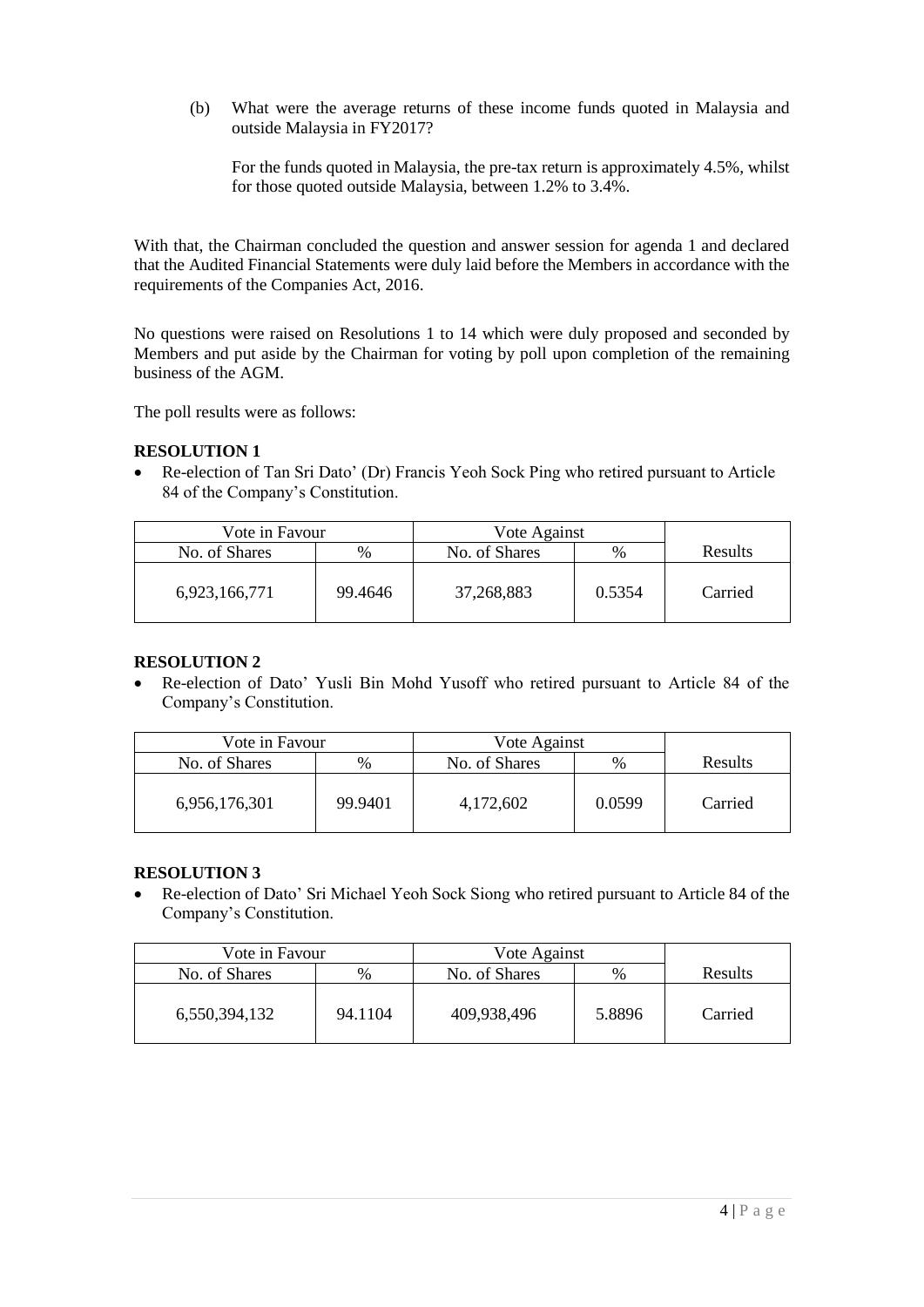## **RESOLUTION 4**

• Re-election of Dato' Mark Yeoh Seok Kah who retired pursuant to Article 84 of the Company's Constitution.

| Vote in Favour |         | Vote Against  |        |                |
|----------------|---------|---------------|--------|----------------|
| No. of Shares  | $\%$    | No. of Shares | %      | <b>Results</b> |
| 6,550,532,798  | 94.1124 | 409,799,830   | 5.8876 | Carried        |

## **RESOLUTION 5**

• Re-appointment of Tan Sri Datuk Dr. Aris Bin Osman @ Othman as Director of the Company.

| Vote in Favour   |         | Vote Against  |        |         |
|------------------|---------|---------------|--------|---------|
| No. of Shares    | %       | No. of Shares | %      | Results |
| 6, 354, 587, 837 | 91.2976 | 605,716,928   | 8.7024 | Carried |

## **RESOLUTION 6**

• Approval of the payment of Directors' fees amounting to RM760,000 for the financial year ended 30 June 2017.

| Vote in Favour |         | Vote Against  |               |         |
|----------------|---------|---------------|---------------|---------|
| No. of Shares  | %       | No. of Shares | $\frac{0}{0}$ | Results |
| 6,960,302,369  | 99.9996 | 29,188        | 0.0004        | Carried |

# **RESOLUTION 7**

• Approval of the payment of meeting attendance allowance of RM1,000 per meeting for each Non-Executive Director with effect from February 2017 until otherwise resolved.

| Vote in Favour |         | Vote Against  |        |         |
|----------------|---------|---------------|--------|---------|
| No. of Shares  | %       | No. of Shares | $\%$   | Results |
| 6,960,175,890  | 99.9978 | 155,667       | 0.0022 | Carried |

# **RESOLUTION 8**

• Re-appointment of PricewaterhouseCoopers as Auditors of the Company and authorisation for the Directors to fix their remuneration.

| Vote in Favour |         | Vote Against  |               |         |
|----------------|---------|---------------|---------------|---------|
| No. of Shares  | %       | No. of Shares | $\frac{0}{0}$ | Results |
| 6,960,069,632  | 99.9962 | 261,925       | 0.0038        | Carried |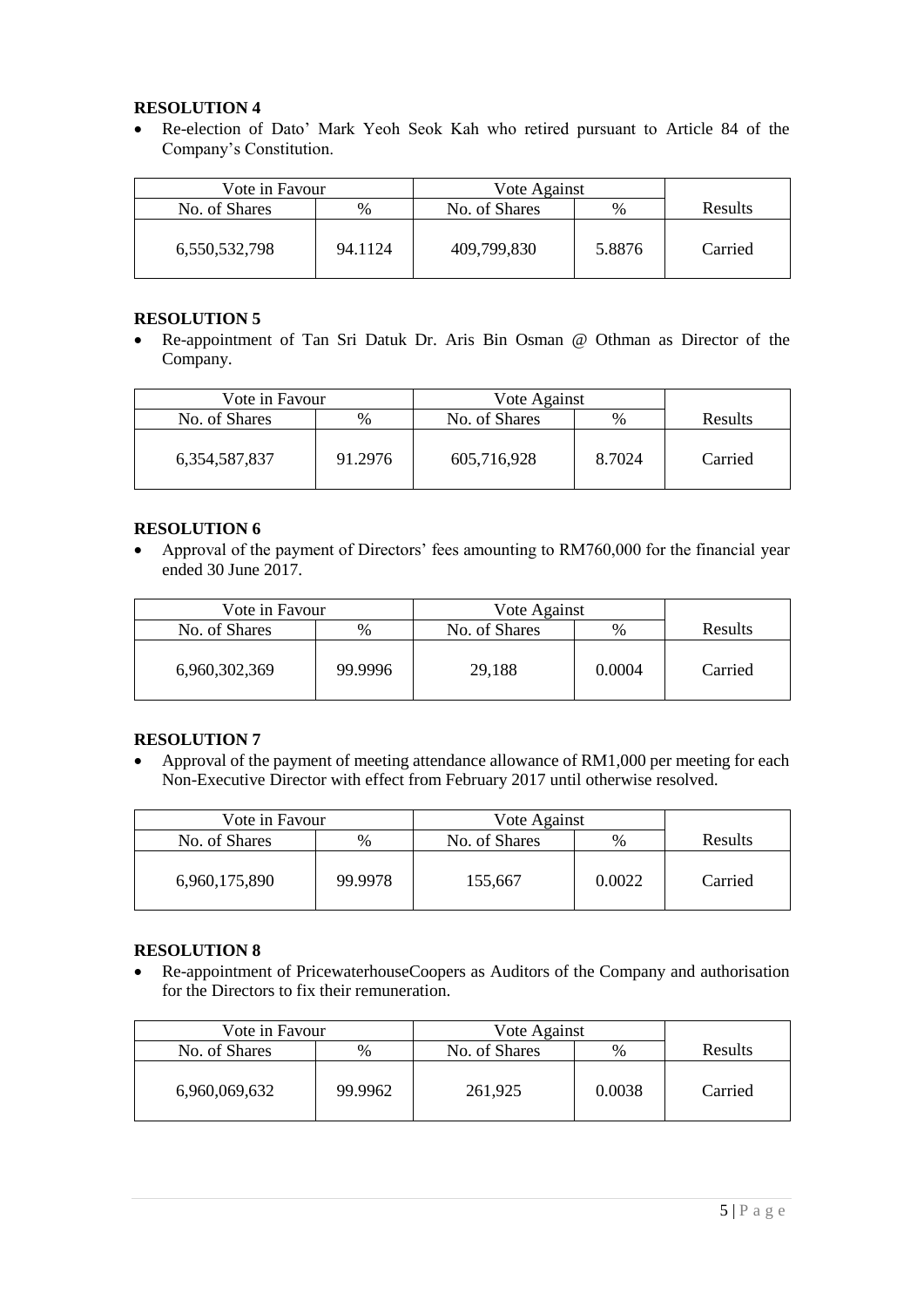#### **SPECIAL BUSINESS:**

#### **RESOLUTION 9**

• Approval for Tan Sri Datuk Dr Aris Bin Osman @ Othman to continue in office as Independent Non-Executive Director.

| Vote in Favour |         | Vote Against  |               |                |
|----------------|---------|---------------|---------------|----------------|
| No. of Shares  | %       | No. of Shares | $\frac{0}{0}$ | <b>Results</b> |
| 6,367,989,630  | 91.4901 | 592, 315, 135 | 8.5099        | Carried        |

#### **RESOLUTION 10**

• Approval for Tan Sri Dato' Lau Yin Pin @ Lau Yen Beng to continue in office as Independent Non-Executive Director.

| Vote in Favour |         | Vote Against  |               |                |
|----------------|---------|---------------|---------------|----------------|
| No. of Shares  | $\%$    | No. of Shares | $\frac{0}{0}$ | <b>Results</b> |
| 5,785,006,049  | 83.1263 | 1,174,293,749 | 16.8737       | Carried        |

#### **RESOLUTION 11**

• Authorisation for the Directors to allot shares pursuant to Section 75 of the Companies Act, 2016.

| Vote in Favour |         | Vote Against  |        |                |
|----------------|---------|---------------|--------|----------------|
| No. of Shares  | $\%$    | No. of Shares | $\%$   | <b>Results</b> |
| 6,368,478,561  | 91.4971 | 591,829,264   | 8.5029 | Carried        |

## **RESOLUTION 12**

• Renewal of Share Buy-Back Authority.

| Vote in Favour |         | Vote Against  |               |                |
|----------------|---------|---------------|---------------|----------------|
| No. of Shares  | $\%$    | No. of Shares | $\frac{0}{0}$ | <b>Results</b> |
| 6,960,053,401  | 99.9995 | 35,702        | 0.0005        | Carried        |

#### **RESOLUTION 13**

• Renewal of Shareholder Mandate for Existing Recurrent Related Party Transactions of a Revenue or Trading Nature ("RRPT") and New Shareholder Mandate for Additional RRPT.

| Vote in Favour |         | Vote Against  |        |                |
|----------------|---------|---------------|--------|----------------|
| No. of Shares  | $\%$    | No. of Shares | $\%$   | <b>Results</b> |
| 1,863,851,304  | 99.9990 | 17,839        | 0.0010 | Carried        |